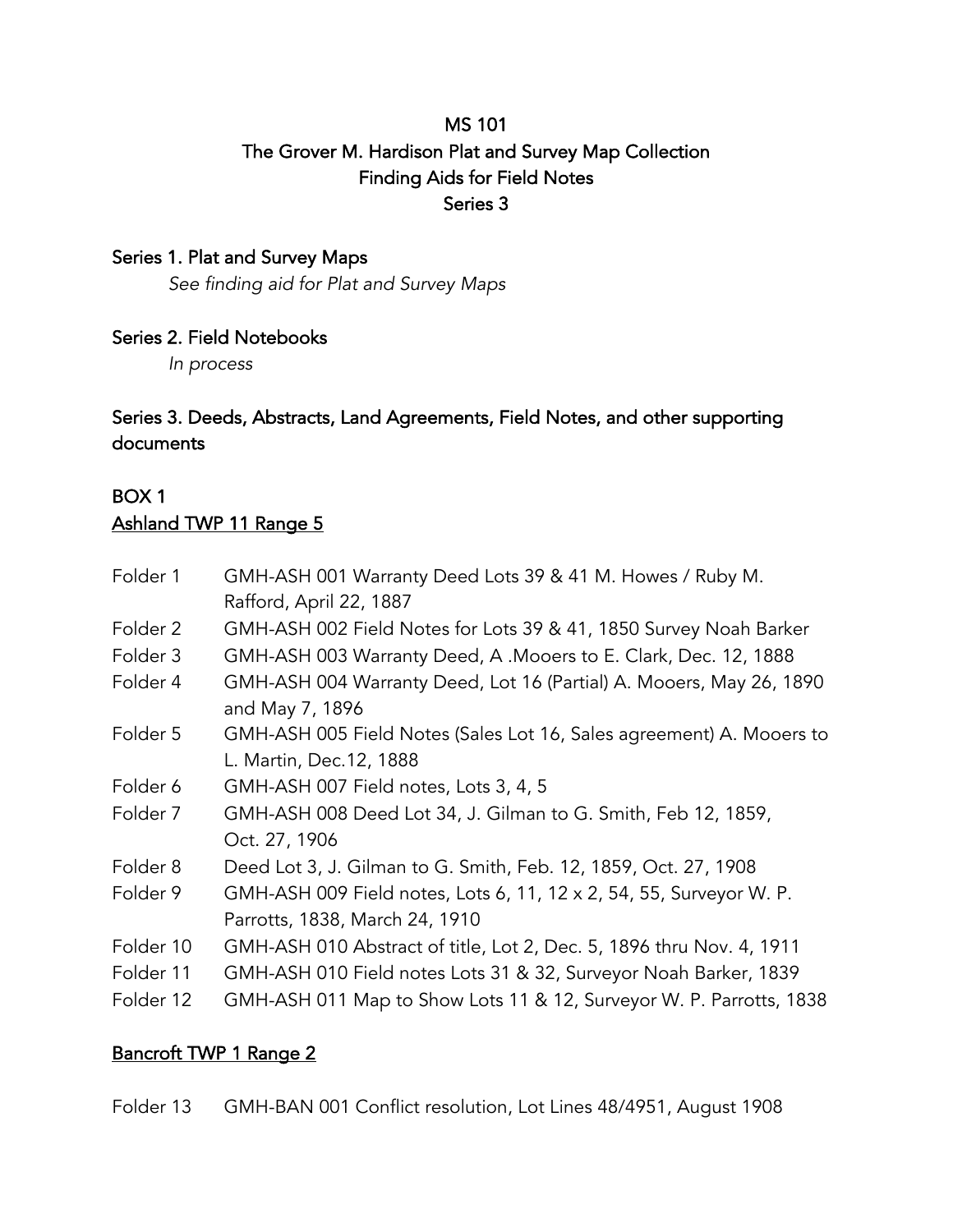### Blaine TWP "B" Range 1

- Folder 14 GMH-BLA 001 Field notes, Lot 44, Surveyor P. P. Burleigh 1886
- Folder 15 GMH-BLA 002 Field notes, Blaine/Bridgewater Town line, Aug. 25, 1897
- Folder 16 GMH-BLA 003 Field notes Lots 50, 51 & 62, 63, Chandler Lots, Dec, 12, 1910
- Folder 17 GMH-BLA 004 Field notes, Lot 72, n.d.

## Bridgewater TWP D Range 1

- Folder 18 GMH-BRI 001 Field notes, Lots 113, 114 Surveyor Thomas Sawyer, Jr. 1840
- Folder 19 GMH-BRI 002 Field notes and map, Lot 27, Aug. 30, 1899
- Folder 20 GMH-BRI 003 Quit claim deed, Pryor to Wiggins, May 5, 1908
- Folder 21 GMH-BRI 004 Abstract Lot 7, Oct. 7, 1899 May 25, 1934

### Castle Mill TWP 12 Range 14

Folder 22 GMH-CAS 001 Field notes, Lots 5, 6, 10, 16, 18, 19, 28, 46-48, 51 & 52, Surveyor Noah Barker, 1844. Retracing of lot lines owned by A. Taylor, 1908

### Caswell TWP "F" Range 1

| Folder 23 | GMH-CAS 001 Deed Lot 156 First owner, Alexander Wright, Nov. 3, 1880   |
|-----------|------------------------------------------------------------------------|
| Folder 24 | GMH-CAS 002 Deed Lot 155 First owner, Jacob Hardison, Aug. 8, 1881     |
| Folder 25 | GMH-CAS 003 Deed Lot 156 Second owner, Nov. 26, 1883                   |
| Folder 26 | GMH-CAS 004 Quit claim deed, Jacob Hardison Estate, Mar. 3, 1892       |
| Folder 27 | GMH-CAS 005 Field notes Lot 36 & ^ South Line, Oct. 27, 1899           |
| Folder 28 | GMH-CAS 006 Lot Line Clarification Lot 170, Feb. 16, 1900              |
| Folder 29 | GMH-CAS 007 6" x 6" map by P. L. Hardison, Jan. 4, 1901                |
| Folder 30 | GMH-CAS 008 Field notes, Lot 18 & Lot 26, Dec. 9, 1905                 |
| Folder 31 | GMH-CAS 009 Letter Lots 167 & 168, Town Line questions, Feb. 13, 1909  |
| Folder 32 | GMH-CAS 010 Quit claim deed Lot 155 & Half 156, Dec. 19, 1916          |
| Folder 33 | GMH-CAS 011 Quit claim deed Lot 155 & Half 156, Feb. 17, 1917          |
| Folder 34 | GMH-CAS 012 Abstract of titles, Lots 114, 116, 127, 128 & 141, Jan. 5, |
|           | 1920                                                                   |
|           |                                                                        |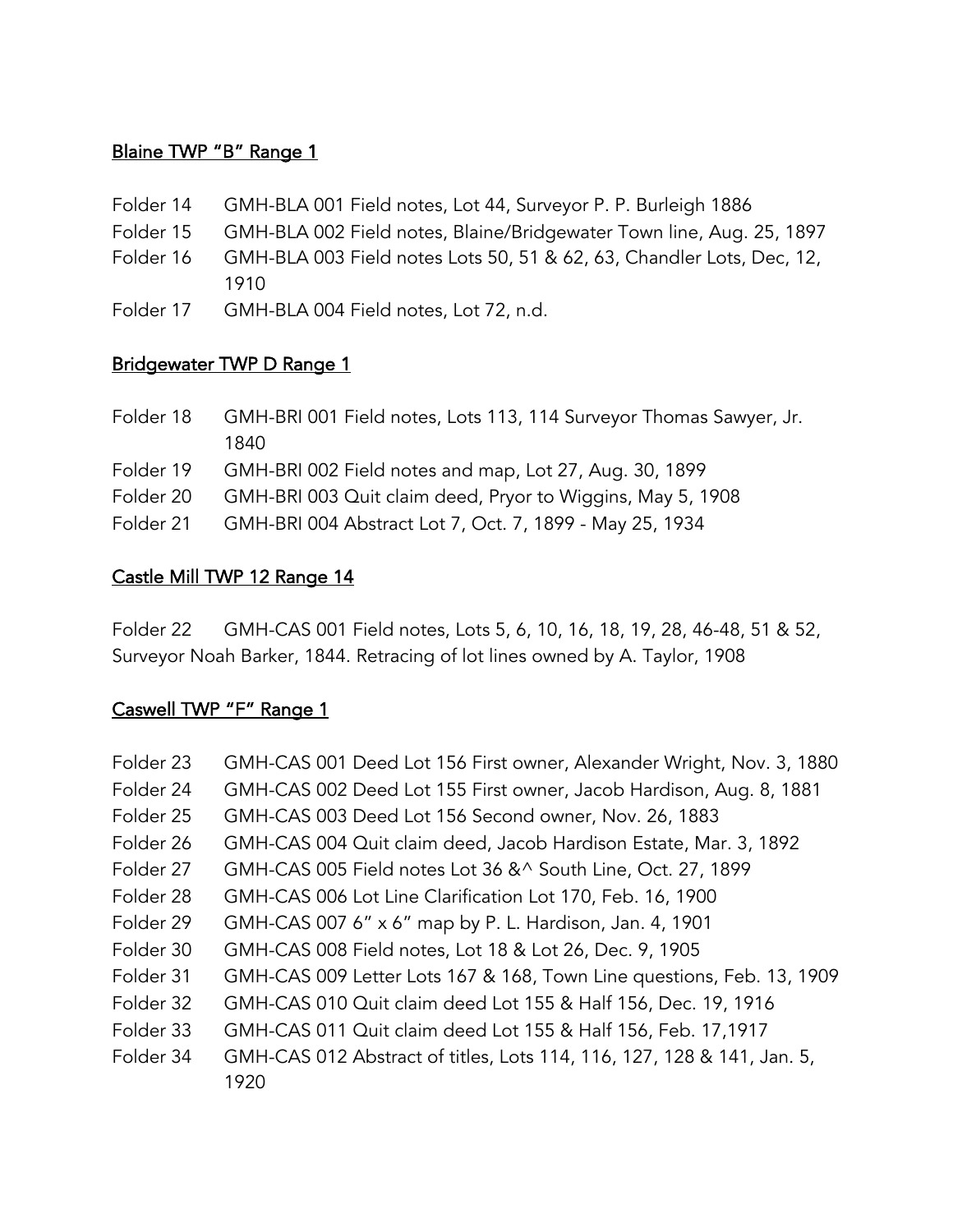| Folder 35 | GMH-CAS 013 Richardson court case, Lots 157 & 169, Nov. 9 & 10, 1948 |
|-----------|----------------------------------------------------------------------|
| Folder 36 | GMH-CAS 014 Field notes, Lot 12. J. Lagasse, Surveyor B. F. Cuter,   |

- 1861 Folder 37 GMH-CAS 015 Field notes, Lot 24, George Tibedeau, Surveyor B. F. Cutter, 1861
- Folder 38 GMH-CAS 016 Field notes, Lot 36, J. Durrette, Surveyed 1861
- Folder 39 GMH-CAS 017 Field notes, Lot 66, John Cyrway, Surveyed 1861
- Folder 40 GMH-CAS 018 Field notes, Lot 70 & Lot 68, Surveyed 1861
- Folder 41 GMH-CAS 019 Field notes, Lot 81, Surveyed 1861
- Folder 42 GMH-CAS 020 Field notes, Lot 84 & Lot 96, Surveyed by B. F. Cutter, 1861
- Folder 43 GMH-CAS 021 Field notes, Lot 44, Joseph Cyr, Surveyed B. F. Cutter, 1862
- Folder 44 GMH-CAS 022 Field notes, Lot 98, Surveyed B. F. Cutter, 1862
- Folder 45 GMH-CAS 023 Field notes, South Line Lot 176, n.d.
- Folder 46 GMH-CAS 024 Field notes, Lots 82 & 84, Surveyed by B. F. Cutter, 1861

#### Chapman, TWP 11 Range 3

Folder 47 GMH-CH 001 Field noes Line betweeen Lots 38 & 40, plus 32, June 15, 1895

### Connor TWP "K" Range 2

| Folder 48 | GMH-CON 001 Description of land sales, multiple lots, Dec 11, 1919 |
|-----------|--------------------------------------------------------------------|
| Folder 49 | GMH-CON 002 Map of West Half of "K" Surveyor A. Burleigh, 1879     |
| Folder 50 | GMH-CON 003 Map of East Half of "K" Surveyor E. Stetson, Oct. 1881 |
| Folder 51 | GMH-CON 004 Field notes Lots 24 & 31, n.d.                         |

### Cyr TWP "L" Range 2

- Folder 53 GMH-CYR 002 Field notes Lot 23 & Map (1912) Surveyed by Wm. Dewlly Jr., 1846, Sept. 23, 1912
- Folder 54 GMH-CYR 003 Field notes George W Smith Lot, Surveyed by Lore Alford, 1858
- Folder 55 GMH-CYR 004 Field notes Lot 33, Surveyed by Lore Alford 1858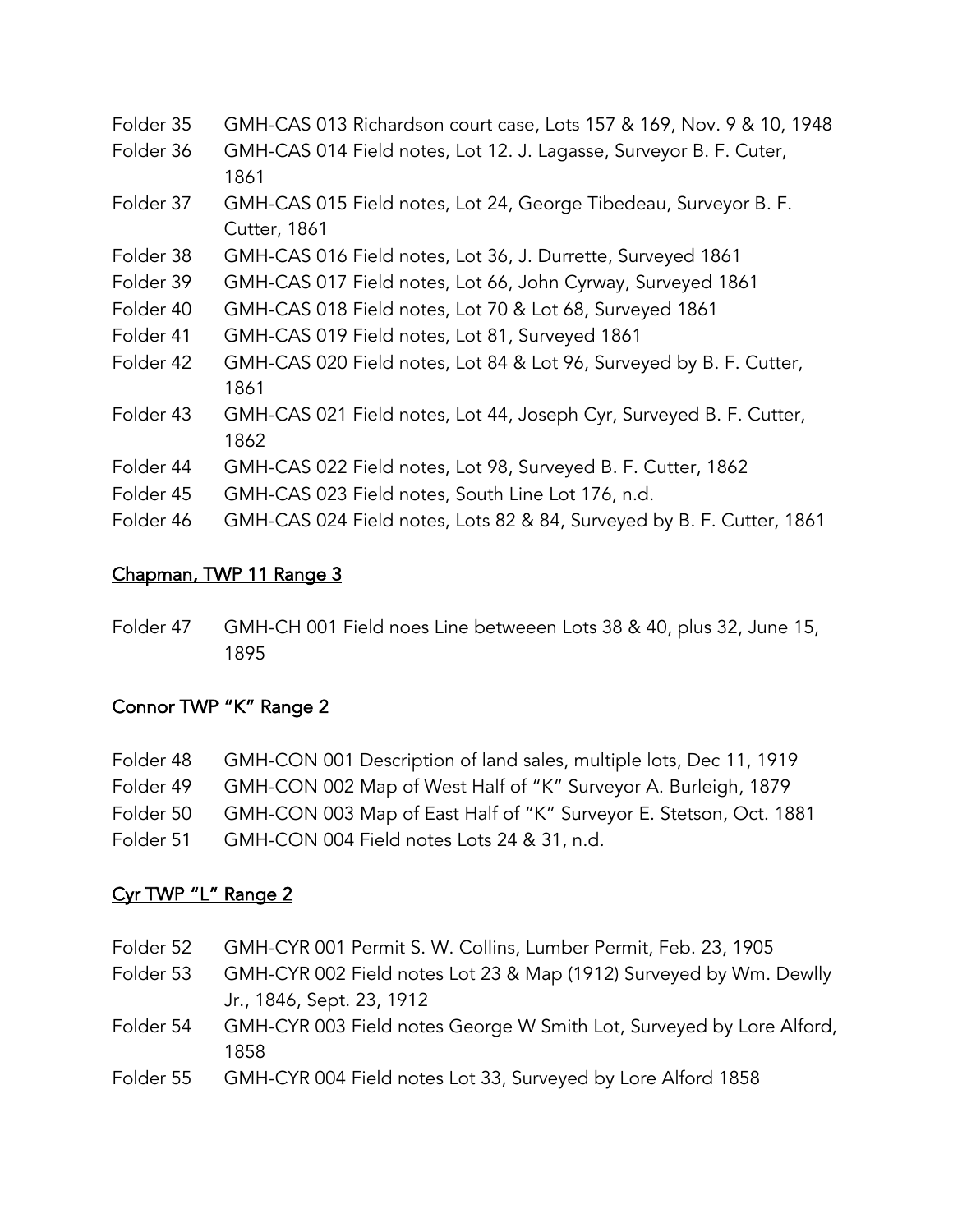- Folder 56 GMH-CYR 005 Field notes Lot 77 & Lot 79, Surveyed by Lore Alford, 1860
- Folder 57 GMH-CYR 006 Field notes, Lot 84, Surveyed by Lore Alford, 1860
- Folder 58 GMH-CYR 007 Field notes, Lot 12, Xavier Ouillette, commissioner survey 1844
- Folder 59 GMH-CYR 008 Map, linen, Township [R. 2], Surveyed by P. P. Burleigh, 1864

### Drew Plantation TWP 7 Range 4

Folder 60 GMH-DRE 001 Field note, land for public use, Dec. 10, 1846

### Eagle Lake TWP 16 Range 7

Folder 61 GMH-EAG 001 Field notes Public lots 1, 3, 5, 6 (Plus 4 Oct. 1905), 1844

### BOX 2 Fort Fairfield TWP "D" Range 1

| Folder 1 | GMH-FAI 001 Field notes, Wet Line of Fort Fairfield, Surveyed Oct. 15,<br>1825                      |
|----------|-----------------------------------------------------------------------------------------------------|
| Folder 2 | GMH-FAI 002 Mortgage Lot 11, Rackliffe to Joseph Fisher, June 19, 1871<br>Sept. 16, 1871            |
| Folder 3 | GMH-FAI 003 Field notes, lot 13, Mansier to Gibson/Burpee, sale<br>agreement, Oct. 16, 1875.        |
| Folder 4 | GMH-FAI 004 Warranty Deed, Lot 12, Lidean to G. Martin, Nov. 17, 1885                               |
| Folder 5 | GMH-FAI 005 Field notes, Town way Ft. Fairfield/on state line Lot 19 to<br>Lot 125, Mar. 15, 1891   |
| Folder 6 | GMH-FAI 006 Field notes, Alteration of County road for Ft. Fairfield to<br>Limestone, Aug. 28, 1893 |
| Folder 7 | GMH-FAI 007 Field notes, Lots 12, 13 & 88, SurveyorThomas Harmon<br>1840, Nov. 1894                 |
| Folder 8 | GMH-FAI 008 Field notes, Lot 8, Surveyor Thomas Harmon 1840 copy,<br>Jan. 10, 1900                  |
| Folder 9 | GMH-FAI 009 Warranty Deed, Lot 11 (2 parts) A. Libby to N. Parsons,<br>June 4, 1900                 |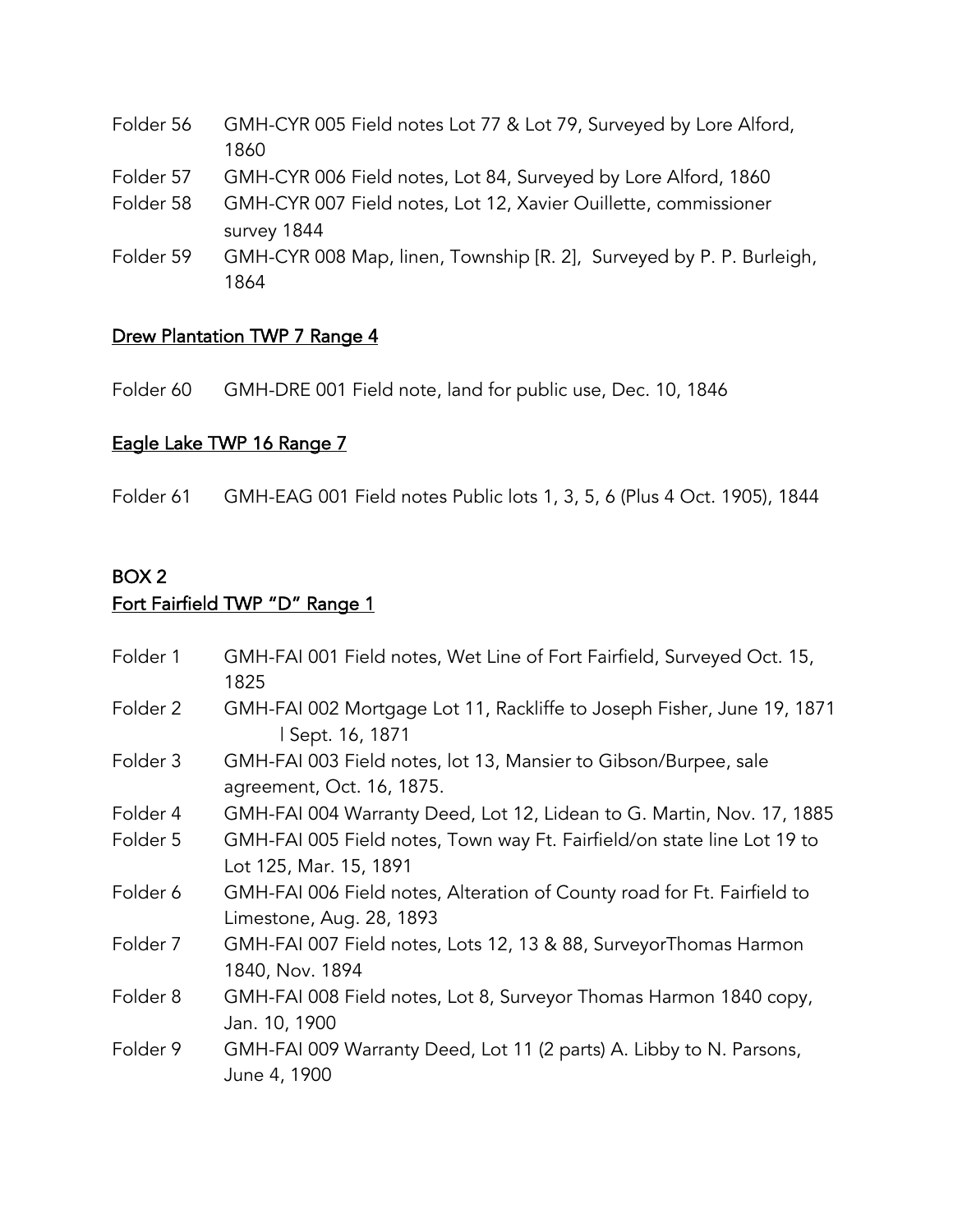- Folder 10 GMH-FAI 010 Field notes, Lots 7 & 48, Surveyors Commissioners T. Sawyer 1840, June 29, 1900
- Folder 11 GMH-FAI 011 Warranty Lot 11, James Haley to Oren F. Tyler, Sept. 26, 1900, 6/14/1904
- Folder 12 GMH-FAI 012 Deed, Lot 13 (1/6 upper part). L. Everitt to A. Wellington, May 21, 1850, Nov. 28, 1904
- Folder 13 GMH-FAI 013 Deed 3 lots [?] subdivision—Fiske to Small, Sept. 20, 1866, April 9, 1905
- Folder 14 GMH-FAI 014 Warranty Deed, Lot 12 (portion) Nov. 9, 1905
- Folder 15 GMH-FAI 015 Map, Brown & Green Streets, Congregation Parsonage, Nov. 1907
- Folder 16 GMH-FAI 016 [Possible lot 17 map of Haley Property for C. McIntosh], 1909
- Folder 17 GMH-FAI 017 Field notes, Thurlough to McDougal, Apr. 4, 1894, Deed Nov. 6, 1909
- Folder 18 GMH-FAI 018 Map Lot 36 Handrawn W. T. Hardison, 1910
- Folder 19 GMH-FAI 019 Map Lot [9], Corner of Maine and Elm, July 7, 1936
- Folder 20 GMH-FAI 020 Field notes, Lot 84, Fort Fairfield, n.d.

## Fort Kent TWP 18 Range 6 & Range 7

Folder 21 GMH-FKT 001 Abstract of title and Seizure, Lot 28, Feb. 20, 1848 Folder 22 GMH-FKT 002 Warranty Deed, Lot [?] Small piece of land Keddle to Adams, Sept. 13, 1861 Folder 23 GMH-FKT 003 Deed, Lot 28, ¾ of Lot, Jan. 22, 1868 Folder 24 GMH-FKT 004 Deed, Lot 28, ¼ of Lot, July 17, 1874 Folder 25 GMH-FKT 005 Field notes, Lot 26 Out Claim Isaac Page, Apr. 3, 1884 Folder 26 GMH-FKT 006 Quit Claim Deed, well agreement, Sept. 17, 1886 Folder 27 GMH-FKT 007 Quit Claim Deed Lot "W," Sept. 14, 1883 Folder 28 GMH-FKT 008 Lot "W," Cunliffe to Nadeau, Oct. 19, 1903 Folder 29 GMH-FKT 009 Warranty Deed, Lot 33, Heirs of Benoni Albert, July 12, 1845| June 12, 1908 Folder 30 GMH-FKT 010 Field notes, Lot 39, Chyrston Martin, Jr., Plus Lot A, B, C, 33 & 34, Oct. 29, 2910 Folder 31 GMH-FKT 011 Field notes, Road TW 17 R5 Ft. Kent toward Long Lake, Surveyed by G. M. Hardison, Oct. 20, 1911 Folder 32 GMH-FKT 012 Abstract Lot 25, Registry History Apr. 24, 1848 - Nov. 9, 1920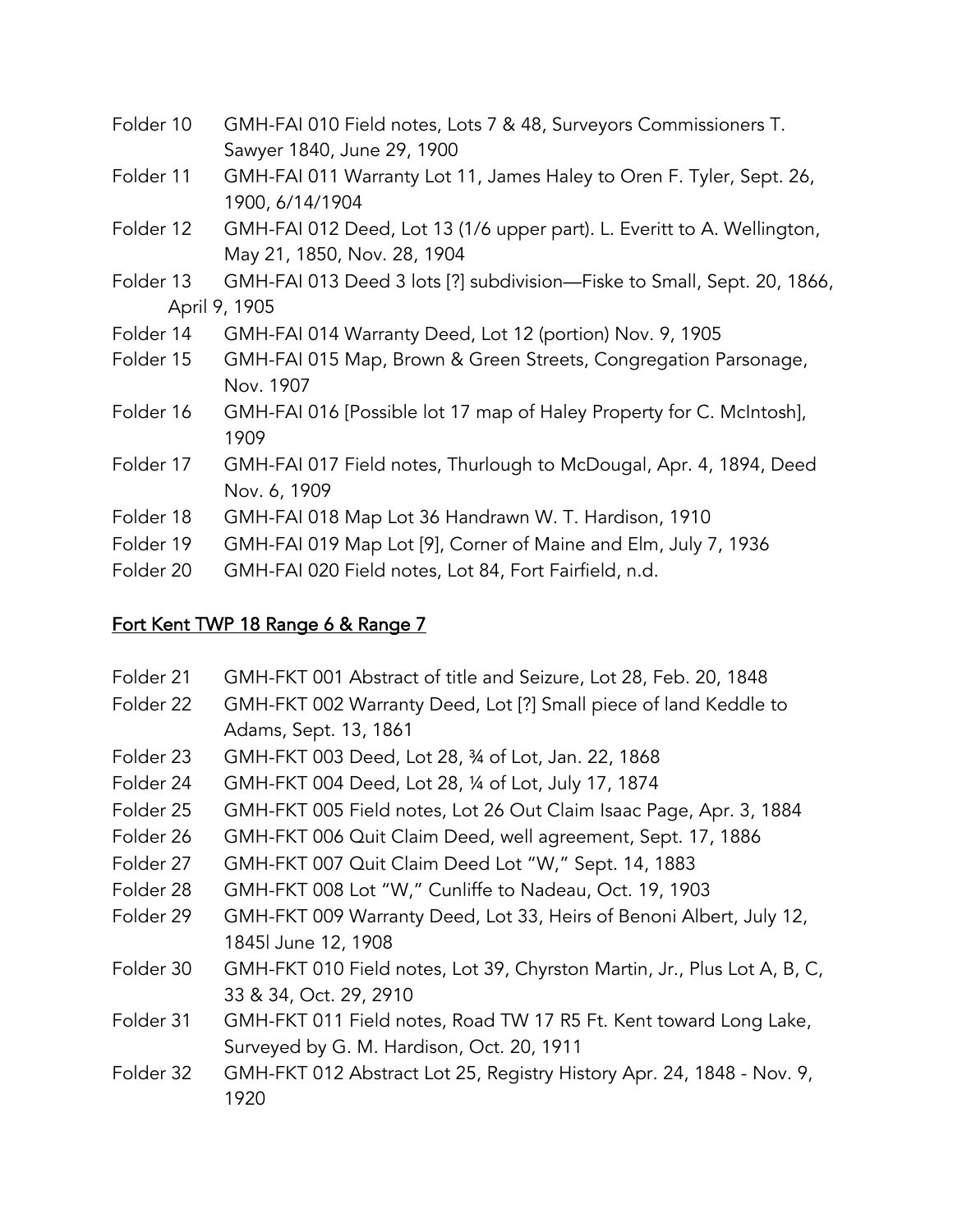- Folder 33 GMH-FKT 013 Field notes, Lot 50 & Lot 53 John Baptiste D'Aigle, Surveyed 1844
- Folder 34 GMH-FKT 014 Field notes, Lot 26 Fort Ken, Wm. Surveyor Wm. Dwelly, Jr.,1847
- Folder 35 GMH-FKT 015 Field notes, Lots 66, 67, 68 Fort Kent, Surveyor Wm. Dwelly,Jr., 1847
- Folder 36 GMH-FKT 016 Field notes, Lots A, B, & C H. Charette, E. Martin A. Francouer, 1843-44
- Folder 37 GMH-FKT 017 Field notes, Lot Letter "F" Lots 41, 42, 43, 44, 47 & 49, Commissioned survey 1843-1844
- Folder 38 GMH-FKT 018 Field notes, Lot 26 Webber survey, n.d.
- Folder 39 GMH-FKT 019 Field notes, Lot 12 on Fish River, n.d.
- Folder 40 GMH-FKT 020 Map Plan "K" TWP 18 Range 6, n.d.

## Frenchville TWP18 Range 5

Folder 41 GMH-FRE 001 Warranty Deed, Lot 123 to Antoine Sirois (1<sup>st</sup> Owner), July 12, 1845 Folder 42 GMH-FRE 002 Warranty Deed, Lot 124 to Peter Ouillette (1<sup>st</sup> Owner), July 12, 1845 Folder 43 GMH-FRE 003 Warranty Deed, 1/2 of Lot 124 & part of 123, A. Sirois to E. Sirois, Sept. 17, 1855 Folder 44 GMH-FRE 004 Warranty Deed, Lot 102 and Lot 99, P. Bouchard to G. Couturier, Dec. 30, 1862 Folder 45 GMH-FRE 005 Warranty Deed, East half of lot 124, J. Michaud to E. Sirois, May 2, 1877 Folder 46 GMH-FRE 006 Field notes, survey for Cochran & Hammond, June 7, 1901 Folder 47 GMH-FRE 007 Field notes, Lots 98 & 99, July 10, 1903 Folder 48 GMH-FRE 008 Field notes, Lots 62 & 69, Nov. 5, 1914 Folder 49 GMH-FRE 009 Field notes, Lots 98 (Joseph Ruer) & 99 (Germaine Chasse, commissioners survey 1843-1844. Folder 50 GMH-FRE 010 Field notes, Lots 37 & 38, Surveyor Wm. Dwelly [Jr.], 1847 Folder 51 GMH-FRE 011 Field notes, Lot 99 & 98 [missing page?], Surveyor Burleigh, 1870 Folder 52 GMH-FRE 012 Field notes, Lot 10, Christopher Martin, Commissioners survey, 1843-1844 Folder 53 GMH-FRE 013 Field notes Lot 40, Dennis Daigle, n.d. Folder 54 GMH-FRE 014 Field notes Lots 63-68, n.d.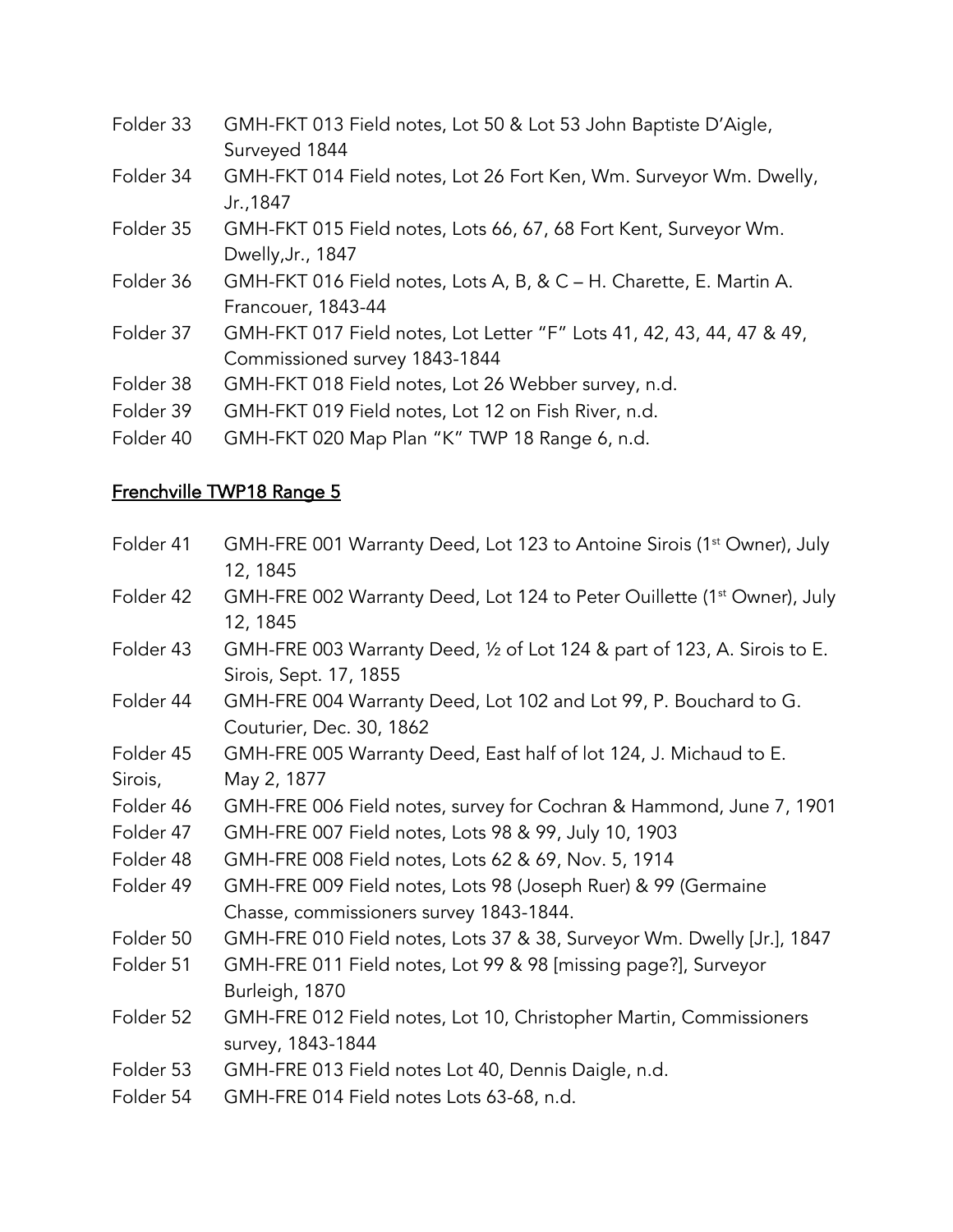### Garfield TWP 11 Range 6

- Folder 55 GMH-GAR 001 Field notes Lots 36 & 37, n.d.
- Folder 56 GMH-BAR 002 Field notes, Lot 3, n.d

#### Grande Ilse TWP 18 Range 3

Folder 58 GMH-GRA 001 Deed, Lot 9, Dec. 12, 1878

Folder 59 GMH-GRA 002 Field notes, Lot 18, n.d.

### Hamlin TWP "G" Range 1

| Folder 60 | GMH-HAM 001 Field notes, Lots 19, 26, 27, 37, Surveyed by D. Dennett, |
|-----------|-----------------------------------------------------------------------|
|           | Oct. 4, 1898                                                          |
| Folder 61 | GMH-HAM 002 Field notes, Lot 338, Dec. 5, 1898                        |
| Folder 62 | GMH-HAM 003 Letter, Number clarification 341, 342, 343, Dec. 5, 1898  |
| Folder 63 | GMH-HAM 004 Field notes, Lots 14 & 19, Dec. 8, 1898                   |
| Folder 64 | GMH-HAM 005 Field notes, Lots 18, 29, 38 & 39, Juy 27, 1900           |

### Houlton TWP "B" Range 1

- Folder 65 GHM-HOU 001 Rough field notes, Frisbee to Frisbee, Recorded 1860
- Folder 66 GHM-HOU 002 Rough field notes w/ma; downtown, [?]1860
- Folder 67 GHM-HOU 003 Rough field notes, recorded 1866
- Folder 68 GHM-HOU 004 Rough field notes w/map Frisbee to trustees of Unitarian Church, surveyed by Daniel Dennett, n.d.

#### BOX 3

#### Limestone TWP "E" Range 1

- Folder 1 GHM-LIM 001 Field notes, Lot 2 Sec 4, surveyor D. Dennett, 1859, 1897
- Folder 2 GHM-LIM 002 Field notes, Lots 68 & 69 [missing pages] Surveyor Chas. K. Eddy, 1847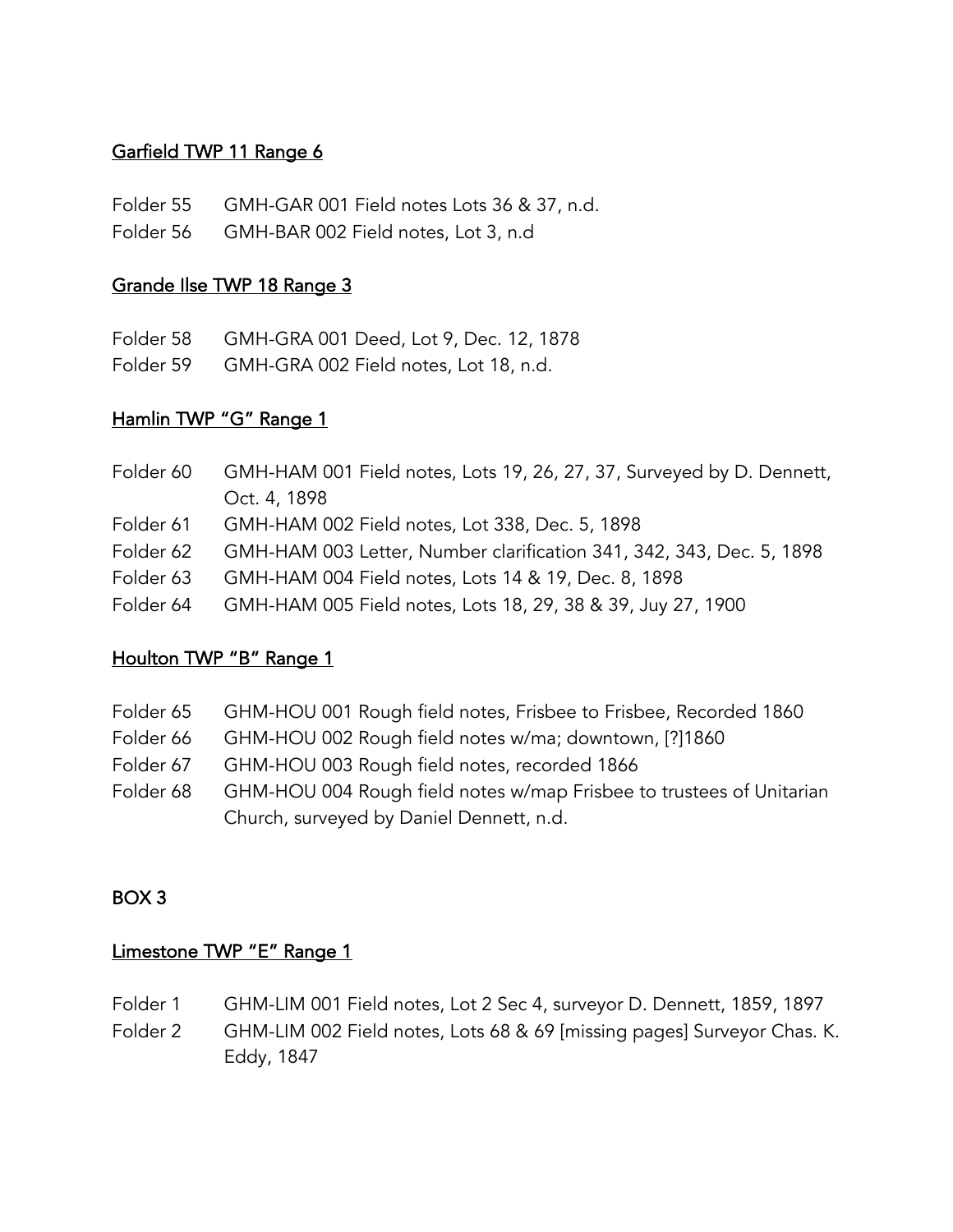| Folder 3  | GHM-LIM 003 Field notes, Lot 1 Sec. 9 plus North and West lines, Sec. 3,<br>Feb. 16, 1900                                        |
|-----------|----------------------------------------------------------------------------------------------------------------------------------|
| Folder 4  | GHM-LIM 004 Warranty Deed, Thomas H. Phair to Fred ). Simonson &<br>George S. Osborne. Starch Factory in Limestone, July 3, 1907 |
| Folder 5  | GHM-LIM 005 Lots 1 & part of 2, subdivision for Wills R. Dressor. Lots 3,                                                        |
| 4,        | 5, 6, 7, 8, 9, 10, 11, 12, 13, 14, & 15, Sept 1907                                                                               |
| Folder 6  | GHM-LIM 006 Abstract, part of Lots 67 - 81 & 83, Dec. 15, 1933                                                                   |
| Folder 7  | GHM-LIM 007 List of market value of land for Loring Air Force Base, June<br>1947                                                 |
| Folder 8  | GHM-LIM 008 Correction letter, G. M. Thomas to Grover Hardison, Aug.<br>7, 1947                                                  |
| Folder 9  | GHM-LIM 009 List of sales in Limestone & Caswell and nearby towns,                                                               |
| Dec.      | 3, 1946 – Sept. 9, 1947                                                                                                          |
| Folder 10 | GHM-LIM 010 Letter and list of values of land for Loring Air Force Base,<br>Oct. 27, 1948                                        |
| Folder 11 | GHM-LIM 011 List of agriculture farm plans, Limestone Army Base [Loring]                                                         |
|           | Air Force Base], Nov.4, 1948                                                                                                     |
| Folder 12 | GHM-LIM 012 Field notes, Lot 3 Sec. 15, correspondence, June 3, 1949                                                             |
| Folder 13 | GHM-LIM 013 Field notes, Lots 5 & 6, Hacker Land being split, n.d.                                                               |
| Folder 14 | GHM-LIM 014 Limestone/News Brunswick line,n.d.                                                                                   |

### Madawaska TWP 18 Range 4

|           | Folder 15 GMH-MAD 001 Field notes, Lot 179, Surveyed 1844                |
|-----------|--------------------------------------------------------------------------|
|           | Folder 16 GMH-MAD 002 Deed, Lot 122 Joseph Cyr from State, July 12, 1845 |
| Folder 17 | GMH-MAD 003 Field notes, Lot 86 Webber surveyed, 1847                    |
|           | Folder 18 GMH-MAD 004 Field notes, Lot 178, Phirmain Cyr, n.d.           |

### Mapleton TWP 12 Range 3

- Folder 19 GMH-MAP 001 Field notes, Lots 28 & 29 surveyed by Silas Barnard, July 1843
- Folder 20 GMH-MAP 002 Field notes Lot 1, surveyed by Silas Barnard, 1843
- Folder 21 GMH-MAP 003 Field notes Lots 3 & 4, surveyed by Silas Barnard 1944 (Aug. 1895 & 1896)
- Folder 22 GMH-MAP 004 Field notes, Lot 21, surveyed by Silas Barnard 1844 (Aug. 8, 1901)